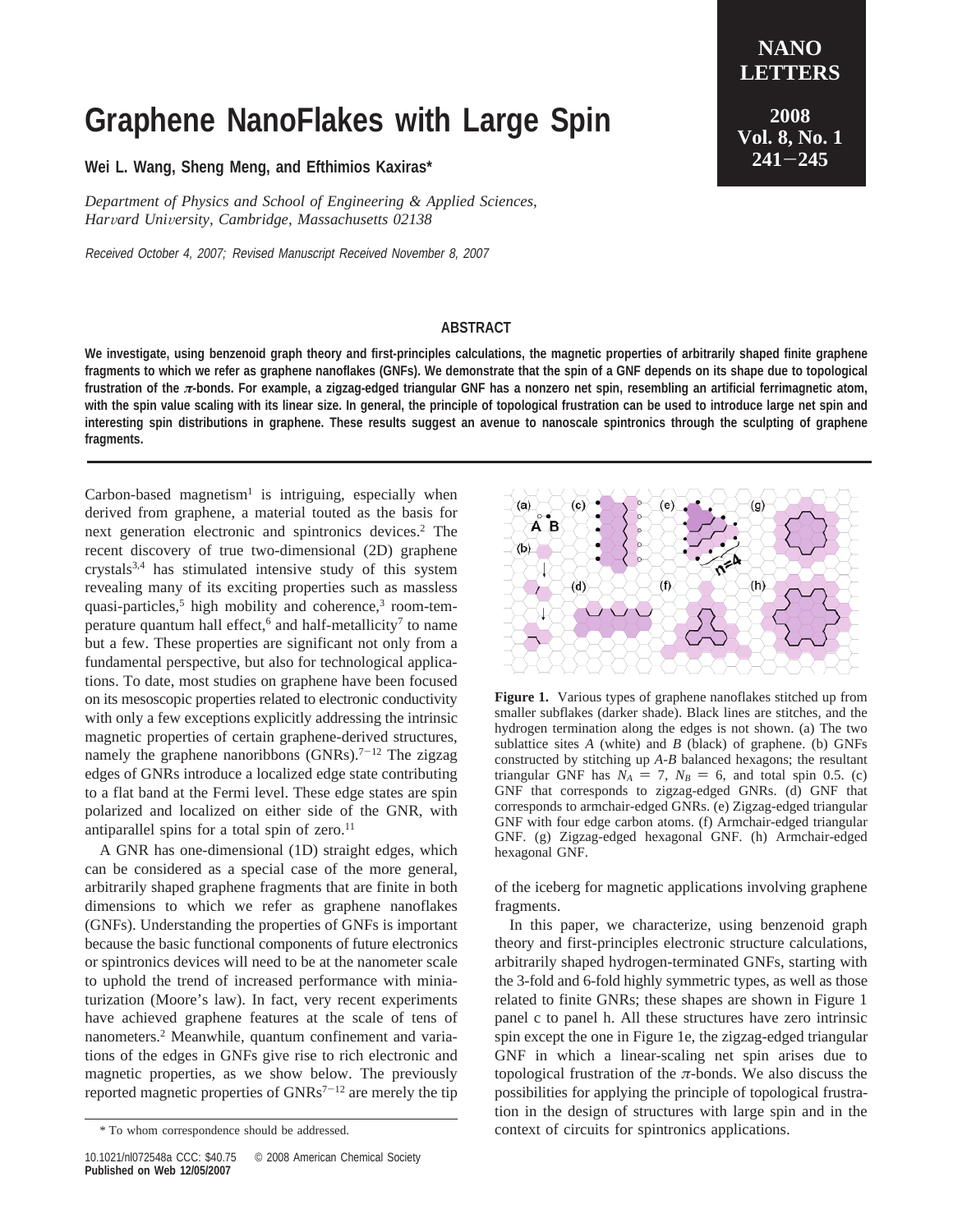In electronic structure calculations based on the tightbinding approximation (TBA), if only nearest-neighbor hopping is considered and the on-site energy set to zero then the secular equation reads  $Dx = Ex$  with *D* being the hopping matrix and *E* the eigenvalues. The dimension of *D* is equal to the number of orbitals, and *D* has as nonzero elements only those coupling orbitals on adjacent atoms. In special cases, *D* becomes singular and zero eigenvalues arise, which are called nonbonding states (NBSs); the atomic structure corresponding to this case is referred to as a "singular molecular graph". In a singular graph, topological frustration occurs, that is, all the  $\pi$ -bonds cannot be satisfied simultaneously, implying possible spin-aligned singly occupied molecular orbitals (SOMOs) which can arise from degeneracy at the Fermi level. Characterizing singular graphs has been a long-standing problem in graph theory. In 1985, the first structural identification of singular benzenoid graphs was achieved<sup>13</sup> but it took another 20 years to prove a theorem $14$  that establishes rigorously the connection between structural characteristics and the eigenvalue distribution. Applied to a GNF consisting of benzenoid rings and bounded by a single topological circuit, this theorem reveals that the maximum number of pairwise nonadjacent vertices  $\alpha$  and edges  $\beta$  of the graph *G* are given by  $\alpha(G) = \beta(G) + \eta(G)$ and  $\beta(G) = \theta(G) = \nu(G)$  where  $\theta$ ,  $\nu$ , and  $\eta$  are the number of positive, negative and zero eigenvalues of *D,* respectively; *η* is also called the "nullity" and is equal to the number of NBSs. We may therefore write the total spin as

$$
S = \eta/2 = (\alpha - \beta)/2 = \alpha - N/2
$$
 (1)

where *N* is the total number of vertices that is equal to the sum of *θ*, *ν*, and *η*.

A GNF consists of a bipartite hexagonal lattice, which has two subsets of sites, *A* and *B*, with bonds only between atoms belonging to different subsets. Each sublattice with a population of  $N_A$  or  $N_B$ , naturally makes a nonadjacent set, but in general,  $N_A \leq \alpha$  and  $N_B \leq \alpha$ . We first focus on a special case where

$$
\alpha(G) = \max\{N_A(G), N_B(G)\}\tag{2}
$$

We prove that all types of GNFs shown in Figure  $1b-g$  fall into this category. The proof is recursive and takes the zigzag-edged triangular GNF shown in Figure 1e (for which  $N_B > N_A$  holds) as an example. For the GNF with  $n = 2$ , exhaustive search yields that  $\alpha = N_B$ . We next show that if  $\alpha = N_B$  holds for any integer  $n \geq 2$  then it holds for  $n + 1$ . The graph of size  $n + 1$  is constructed by starting with the graph *G* of size *n* and adding to one side of it a line graph *S*, for which we must have  $\alpha(S) = n + 2 = N_B(S)$ . But in general,  $\alpha(S + G) \leq \alpha(S) + \alpha(G)$ , which can be proved by reductio ad absurdum. Therefore, we have  $\alpha(S + G) \leq$  $N_B(S) + N_B(G) = N_B(S + G)$ , where the equal sign applies because any set of *B* vertices are nonadjacent. This completes the proof. The proofs are similar for the other types of GNFs shown in Figure 1.

As long as eq 2 holds for a GNF, its nullity can be easily counted by breaking the GNF apart into subflakes and stitching them up again, as shown in Figure 1. We define a stitch as a single path of bonds that merges two subflakes, which is either even if it contains an even number of atoms or odd otherwise. Clearly, there are equal numbers of *A* and *B* sites in an even stitch but one additional *A* or *B* site in an odd stitch. Therefore, an odd stitch creates or annihilates exactly one NBS while an even one leaves the total number of NBSs unchanged according to eqs 1 and 2.

With this counting rule, we can construct GNFs with nonzero spin by stitching together hexagonal units that by themselves have zero spin; the simplest example is shown in Figure 1b, where a minimum GNF with spin 0.5 is constructed. An extension of this is shown in Figure 1e where, starting with a zigzag-edged triangular GNF with *n*-edge carbon atoms and adding to it an additional layer of *A*-*B* balanced sites (lighter color hexagons), it produces a zigzag-edged triangular GNF with  $n + 1$  edge carbon atoms. This introduces one more *B* site than *A* site into to the system therefore the total nullity is  $\eta = n - 1$ , indicating the net spin scales linearly as the linear size of the GNF. In contrast to zigzag-edged triangular GNFs, a graphene nanoribbon regardless of its size and edge type must have zero nullity because it can always be constructed from *A*-*B* balanced subflakes with even stitches, as illustrated in Figure 1c,d. Therefore, the flat band edge states in a GNR are fundamentally different form the NBSs of a GNF. The former asymptotically approach the Fermi level due to size effects, while the latter is associated with singularities of the hopping matrix *D*. It is this difference that eventually leads to the result that a GNR must have zero net spin, while a GNF can accommodate a large spin. This point is evident when looking at the two parallel edges of a zigzag-edged GNR where the type of sublattice on either side must be different. In contrast, the orientation of edges in a zigzag-edged triangular GNF makes it possible that all atoms on the edges belong to the same sublattice, which breaks the symmetry between sublattices and gives rise to large spin according to eqs 1 and 2. Similar to the finite GNRs, the rest of GNF types from Figure 1 panel f to panel h have  $N_A = N_B$  and thus  $\eta = 0$ . Clearly, the existence of NBSs in zigzag-edged triangular GNFs and its absence from the other types of GNFs stems from the symmetry of the structures with respect to the two sublattices of graphene. In all shapes but the zigzag-edged triangular GNFs, it is possible to transform *A* sites to *B* sites by a point group operation.

To justify these arguments beyond the level of graph theory, we use first-principles electronic structure calculations within density functional theory (DFT). We employ the  $SIESTA<sup>15-17</sup>$  code with all GNFs relaxed by optimizing the bond lengths until the force on each atom is smaller in magnitude than  $0.04$  eV/ $\AA$ . During the optimization, the electronic ground state is solved self-consistently by using norm-conserving pseudopotentials to represent the atomic cores and a double-*ú* plus polarization basis of localized orbitals with an energy cutoff of 70 Ry. For the exchangecorrelation functional, we use the local density approximation (LDA) and the spin-polarized (LSDA) version where appropriate. Within the nonspin-polarized LDA, the NBSs are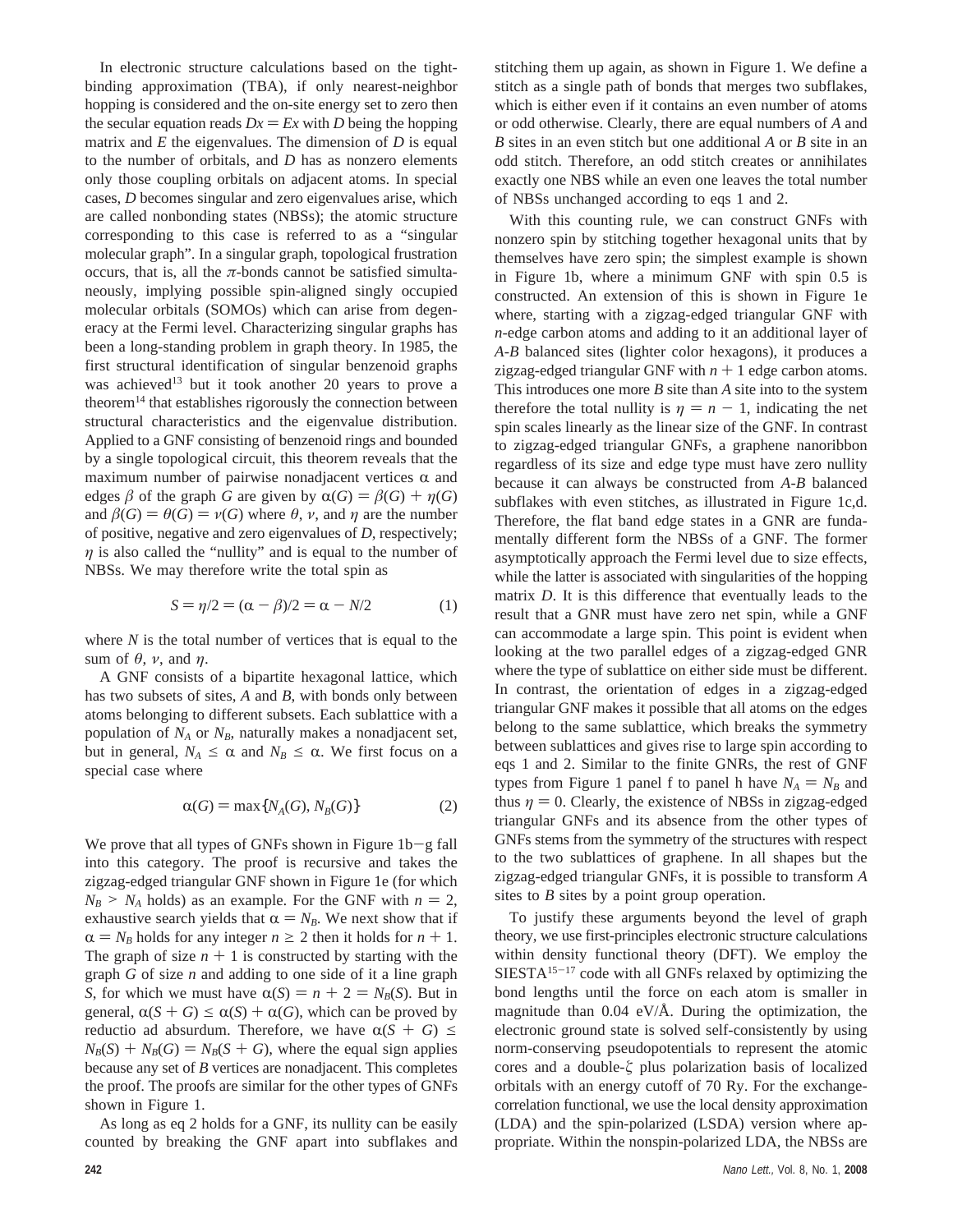

**Figure 2.** Zigzag-edged triangular graphene flakes with ferrimagnetic order and linearly scaling net spin. (a) Density and filling of the spin-polarized states: blue and red correspond to up (*u*) and down (*d*) spin. (b) Spatial distribution of the spin density difference  $[\rho_u(r) - \rho_d(r)]/2$  over the artificial atom, which is the sum of the spin density shown in the two smaller insets. Right inset: spin density of the SOMOs. Left inset: spin density of all other occupied orbitals. Spin density contours are shown at the value of  $0.0025/\AA$ <sup>3</sup>.

still present after taking into account structural relaxation and all the interactions beyond the nearest neighbors (which are automatically taken into account in the DFT calculations), consistent with previous calculations<sup>18</sup> within the TBA. This is not surprising because the homogeneous hopping matrix is not a necessary condition for the matrix to be singular. Rather, it is the topology constraint that gives rise to the NBSs. These NBSs are half filled and behave like the outer shell of a ferromagnetic atom, which is not stable when spin is taken into account. The exchange interaction requires the spin in these orbitals to be maximized, similar to Hund's rule for atoms. As an example, the LSDA calculation of the structure in Figure 2 shows that the degenerate NBSs split and create an energy gap of 0.40 eV and a total spin of 2. The energy difference between spin-polarized and spinunpolarized ground states is 0.48 eV and in favor of the polarized state.

With the NBSs split into two spin states, the SOMOs with majority spin (assigned as spin up) are localized exclusively on the majority subset of sites (Figure 2b, right inset). The asymmetry in the spin of these orbitals lifts the degeneracy on the remaining orbitals (Figure 2a). Meanwhile, due to the asymmetry in spatial distribution, the remaining spin-up orbitals are attracted to the majority subset of the sites by the exchange interaction while the spin-down orbitals are repelled from the majority subset and attracted to the minority subset of the sites (Figure 2b, left inset). The whole system thus develops a ferrimagnetic order with opposite spins on the two subsets of the sites and with the total spin-up larger than the total spin-down by a net amount equal to  $(n - 1)$ 2. This value scales with the linear size of the GNF as predicted by graph theory.

For zigzag-edged triangular GNFs of nanometer size, the split of the NBSs creates an energy gap of  $0.3-0.5$  eV at the Fermi level, as shown in Figure 3. Therefore the spin



**Figure 3.** Scaling of spin and energy gap with the inverse linear size (1/*n*) of zigzag-edged triangular graphene flakes.  $\Delta_{\text{max}}$  and  $\Delta_{\text{min}}$ are the maximum and minimum energy gaps from the SOMOs to the lowest unoccupied molecular orbital, as shown in the inset; dotted lines are guides to the eye.

alignment should be stable at room temperature, consistent with theoretical results on high-temperature magnetism of sp electrons.<sup>19</sup> When the linear size of the triangular graphene flake increases beyond the nanometer scale, the minimum energy gap between the SOMOs and the lowest unoccupied molecular orbital decreases and approaches zero, which corresponds to the properties at the Dirac point in extended 2D graphene. However, the maximum energy gap, as defined in Figure 3, remains ∼0.5 eV, and therefore it should be possible to measure the magnetic moment at the edge of the triangular graphene flake even beyond the nanoscale at room temperature. It is well known that graphene is subject to weaker spin-orbit coupling and hyperfine interactions than semiconductors, which lead to increased coherence time of the spin states.<sup>20</sup> This property, together with the scalability of total spin and its stability up to room temperature, renders the artificial ferrimagnetic atom made from graphene an excellent candidate for spintronic devices such as spin memory, transistors, and perhaps solid-state qubits.

From a chemical point of view, these hydrogen-terminated graphene triangles can be called colossal hydrocarbon radicals except that the former are not as reactive because in a conjugated  $\pi$ -system the delocalization of the unpaired spin orbital substantially lowers its energy. The enhanced stability of such systems has been noted in previous theoretical studies on small model graphene systems<sup>21</sup> and the zigzag edges of GNRs.<sup>22</sup> Synthesis of stable polymer radicals with large spin has been a long standing goal in chemistry and some successful experiments have produced  $\pi$ -conjugated polymers with molecular spin as high as  $S =$ 5000.23

However, with chemical synthesis being a traditional bottom-up approach this way of obtaining large-spin molecules is limited by the complex reaction pathways available. Meanwhile, the harsh reaction conditions and the interactions between the radicals may easily destroy the spin properties, for instance, through oligomerization. In contrast, a GNF with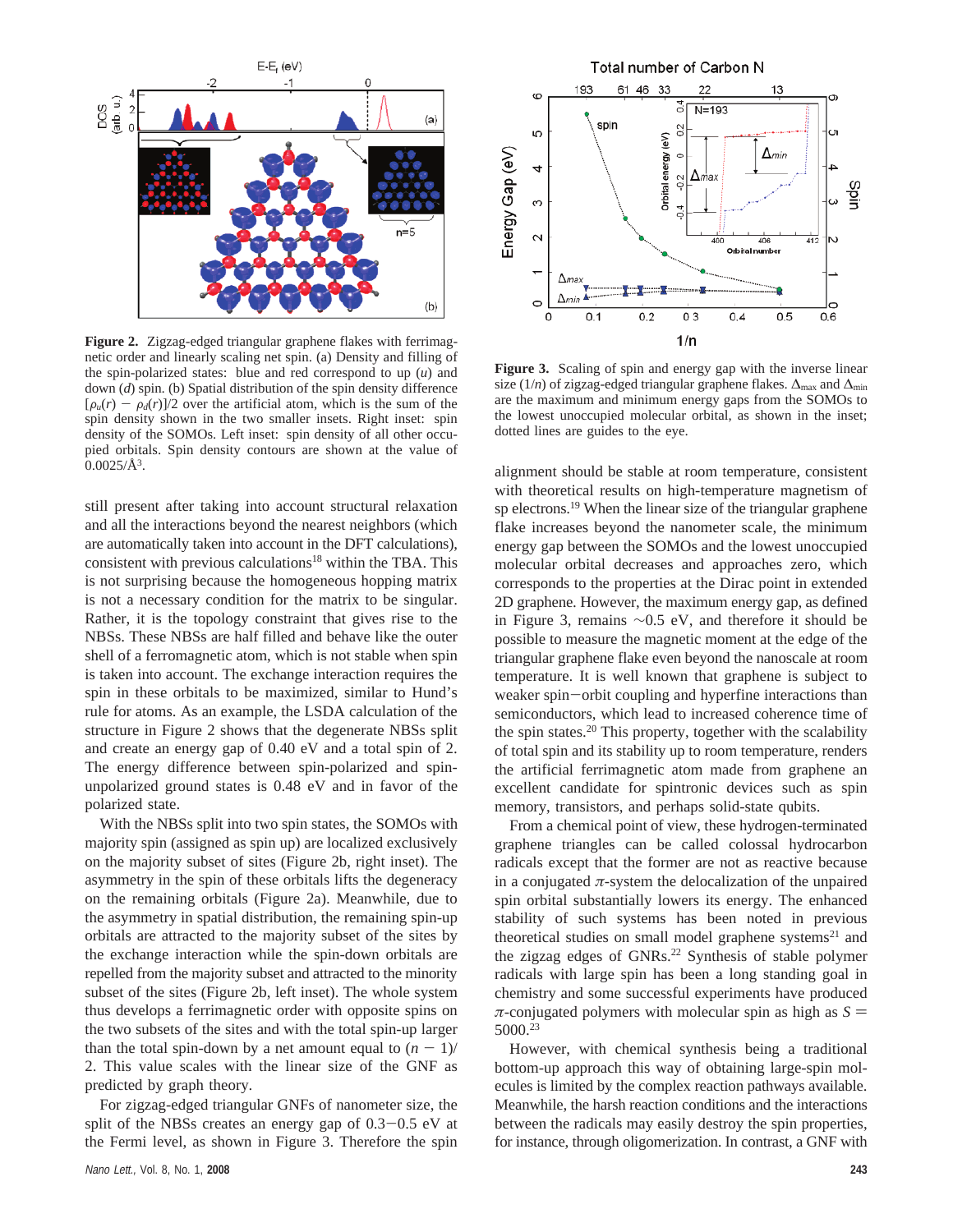

**Figure 4.** Fractal structure of a "Star of David" graphene nanoflake in which the spin increases with the fractal level. (a) The fractal GNF and the distribution of the spin density in one of the subunits from TBA calculations. Each region is marked with *A* or *B*, indicating the switch of sublattice where the majority spin resides. (b) Spin density difference  $[\rho_u(r) - \rho_d(r)]/2$  (blue = positive, red  $=$  negative) over a single subunit of the structure in (a) from firstprinciples calculations of the relaxed structure. The calculated total spin is 2.35 instead of the value 3.0 expected from TBA calculations. Spin density contours are shown at the value of  $0.0025/\text{\AA}^3$ .

large spin can in principle be carved from graphene through lithography, which provides an alternative top-down approach that avoids these complications. Our preceding analysis indicates that the highest reported spin in conjugated polymers may be easily exceeded in a graphene flake of submicron size. Although defects may reduce the net spin, it is clear from eq 1 that the nullity of the system is not reduced by defects in any dramatic way, that is, the total spin is not sensitive to defects as long as they are not so abundant that the entire edges of the flake become irregular.

It is important to note that the large spin demonstrated in zigzag-edged triangular GNFs is only a special case of eq 2, which in turn is a special case of eq 1 where the number of maximum nonadjacent sites is not necessarily equal to  $N_A$  or  $N_B$ . In the latter case, large spin states may be generated much more efficiently. One such example shown in Figure 4 is based on the "Star of David" shape. The structure is fractal and generated by repeatedly overlapping two triangles in opposite direction and removing the overlap portion. The structure has a fractal dimension  $log(1/6)/log(1/3) = 1.62$ , the logarithm ratio of the number-of-atoms fraction and linear-size fraction between successive self-similar levels. The total spin increases exponentially with the fractal level *q* as  $S_a = S_0 2^q$ , where  $S_0$  is the spin of the initial graphene triangle. The increase of total spin is due to the increase of boundary length, a hallmark of fractal structures, which here



**Figure 5.** An example of a GNF attached to a GNR, forming a possible spintronic component. The net spin density distribution shown in color is projected from the nonbonding states obtained from TBA calculations on the finite GNR model system shown (see text for details).

increases the possibility of topological frustration of the *π-*bonds. The set of maximum nonadjacent atoms consists of both *A* and *B* sublattices, switching sublattice index from one region to the next, as shown in the inset of Figure 4a. Therefore, although there is an equal number of *A* and *B* atoms,  $\alpha$  is much greater than the half population of the total atoms, resulting in a nullity and spin that is proportional to the total number of the star branches.

Another example of topological frustration that may be of practical interest is shown in Figure 5. It consists of a combination of zigzag-edged triangular GNF with a conducting zigzag-edged GNR that might serve as an electronic or spintronic circuit component. TBA calculations show that the net spin density due to the introduction of the GNF protrusion, not including the antiparallel coupled spin of the finite-GNR edge states, is localized on the GNF protrusion with a small spread on the other side of the ribbon, making it an interesting candidate of a spin memory or spin filter device. Circuits made of such components in principle can be carved out of a single graphene layer through a unified planner process using electron-beam or scan probe microscopy lithography.

In conclusion, we have characterized the spin properties of arbitrarily shaped graphene nanoflakes. We showed that linear-scaling spin arises in zigzag-edged triangular graphene nanoflakes through topological frustration. This principle further suggests a multitude of ways of carving patterns out of a graphene plane (such as dots, stripes, and circuits) with desired spin distribution. These results open the door to spintronic nanoscale devices by sculpting graphene fragments and exploiting the shape dependence of magnetic properties.

*Note added in proof*. After completion of the present work, we became aware of recent related works by J. Fernndez-Rossier et al.,<sup>24</sup> O. Hod et al.,<sup>25</sup> and M. Ezawa<sup>26</sup> on the spin properties of triangular, hexagonal, and ribbonlike finite graphene fragments. The results reported in these works are consistent with our eq 2, which is a special case of the general principle expressed by our eq 1.

## **References**

- (1) Makarova, T. L. *Semiconductors* **<sup>2004</sup>**, *<sup>38</sup>* (6), 615-638.
- (2) Geim, A. K.; Novoselov, K. S. *Nat. Mater.* **<sup>2007</sup>**, *<sup>6</sup>* (3), 183-191.
- (3) Novoselov, K. S.; Geim, A. K.; Morozov, S. V.; Jiang, D.; Zhang, Y.; Dubonos, S. V.; Grigorieva, I. V.; Firsov, A. A. *Science* **2004**, *<sup>306</sup>* (5696), 666-669.
- (4) Meyer, J. C.; Geim, A. K.; Katsnelson, M. I.; Novoselov, K. S.; Booth, T. J.; Roth, S. *Nature* **<sup>2007</sup>**, *<sup>446</sup>* (7131), 60-63.
- (5) Novoselov, K. S.; Geim, A. K.; Morozov, S. V.; Jiang, D.; Katsnelson, M. I.; Grigorieva, I. V.; Dubonos, S. V.; Firsov, A. A. *Nature* **2005**, *<sup>438</sup>* (7065), 197-200.
- (6) Novoselov, K. S.; Jiang, Z.; Zhang, Y.; Morozov, S. V.; Stormer, H. L.; Zeitler, U.; Maan, J. C.; Boebinger, G. S.; Kim, P.; Geim, A. K. *Science* **<sup>2007</sup>**, *<sup>315</sup>* (5817), 1379-1379.